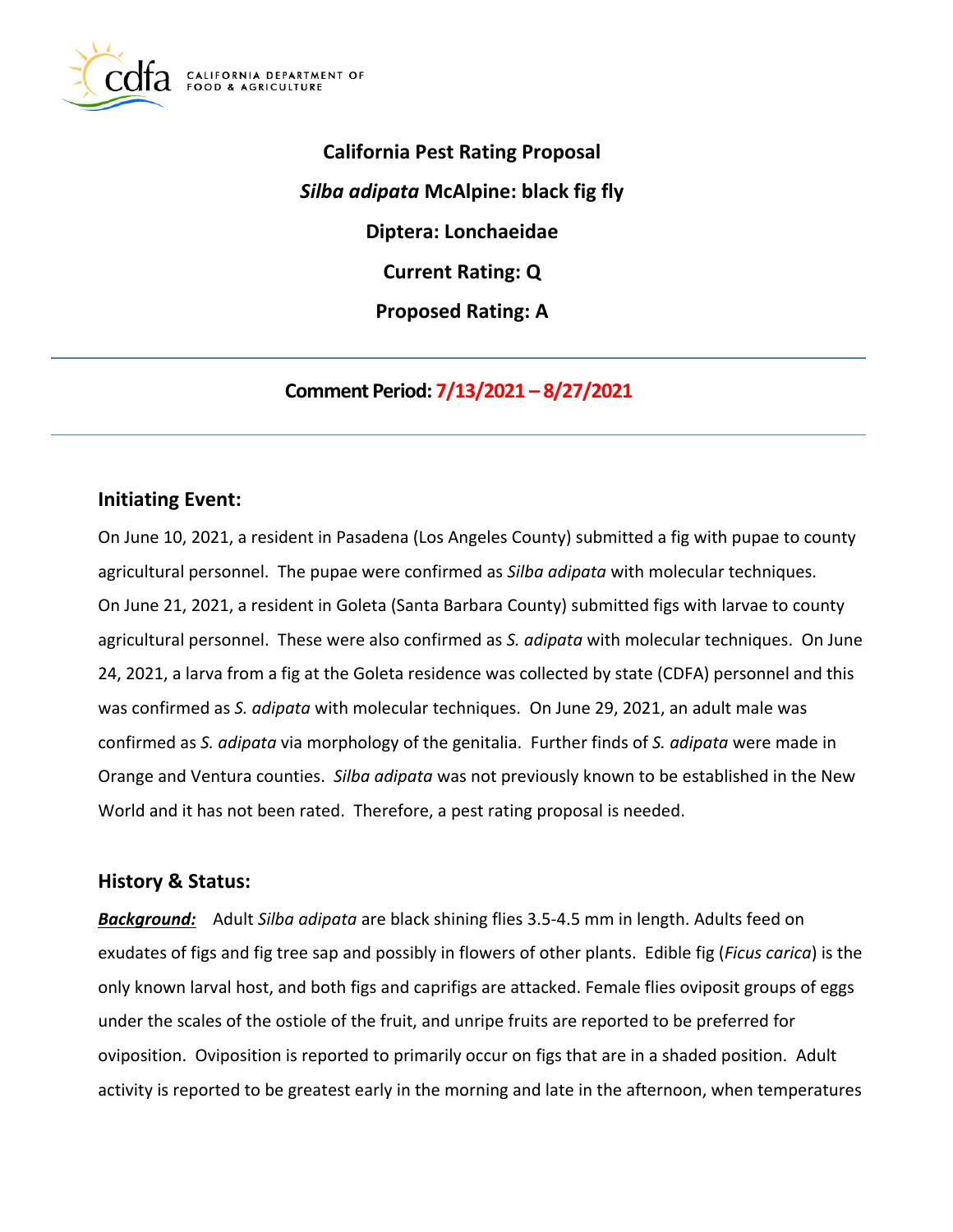

are lower. Larvae feed inside the fruit, and this often results in premature fruit drop. Larvae can complete development in dropped fruit, and they emerge from emergence holes approximately 1 mm in diameter to pupate in the soil (Abbes et al., 2021; Katsoyannos, 1983; M. Hauser, pers. comm.). There are reportedly 4-6 generations per year (Katsoyannos and Guerin, 1984). Adults are active in Turkey from May to November (Tutmuş, 2013).

Infestations by *S. adipata* caused fruit drop in Slovenia, but impact varied by location and fig variety (Rote et al., 2017). In Tunisia, it caused "massive" fruit drop and infestation rates (% of fruits infested) exceeded 80% in some cases. All varieties of figs there were reported to be susceptible (Abbes et al., 2021).

Hexanol and ammonium sulfate (use together gives three-fold increase over either alone) are attractive when used in McPhail traps (Katsoyannos and Guerin, 1984). Tutmuş (2013) reported attraction of these lures to be increased greatly by the addition of fig "milk" (presumably sap). Regarding control, Abbes et al. (2021) suggested bait sprays, mass trapping, netting the fruits, and burying dropped fruit to limit development of larvae as potential control techniques. The pesticide Delegate<sup>™</sup>250 WG is labeled for control of *S. adipata* on figs in South Africa (Corteva).

**Worldwide Distribution:** *Silba adipata* is reported to be native to the Mediterranean region and the Middle East. Its distribution includes: **Africa**: Egypt, South Africa (introduced), Tunisia; **Asia**: Israel, Syria, Turkey; **Europe**: Italy, Malta, Slovenia (introduced); **North America**: United States (California) (Abbes et al., 2021; D'Antonio and Fimiani, 1988; Giliomee, 2011; MacGowan and Freidberg, 2008; Mifsud et al., 2012; Rot et al., 2017; Tutmuş, 2013). It was found in Morelos, Mexico in March 2020, but the status of this eradication is not known (United States Department of Agriculture).

**Official Control:** *Silba adipata* is presumably considered reportable by the USDA. It does not appear to be a listed quarantine pest in other countries.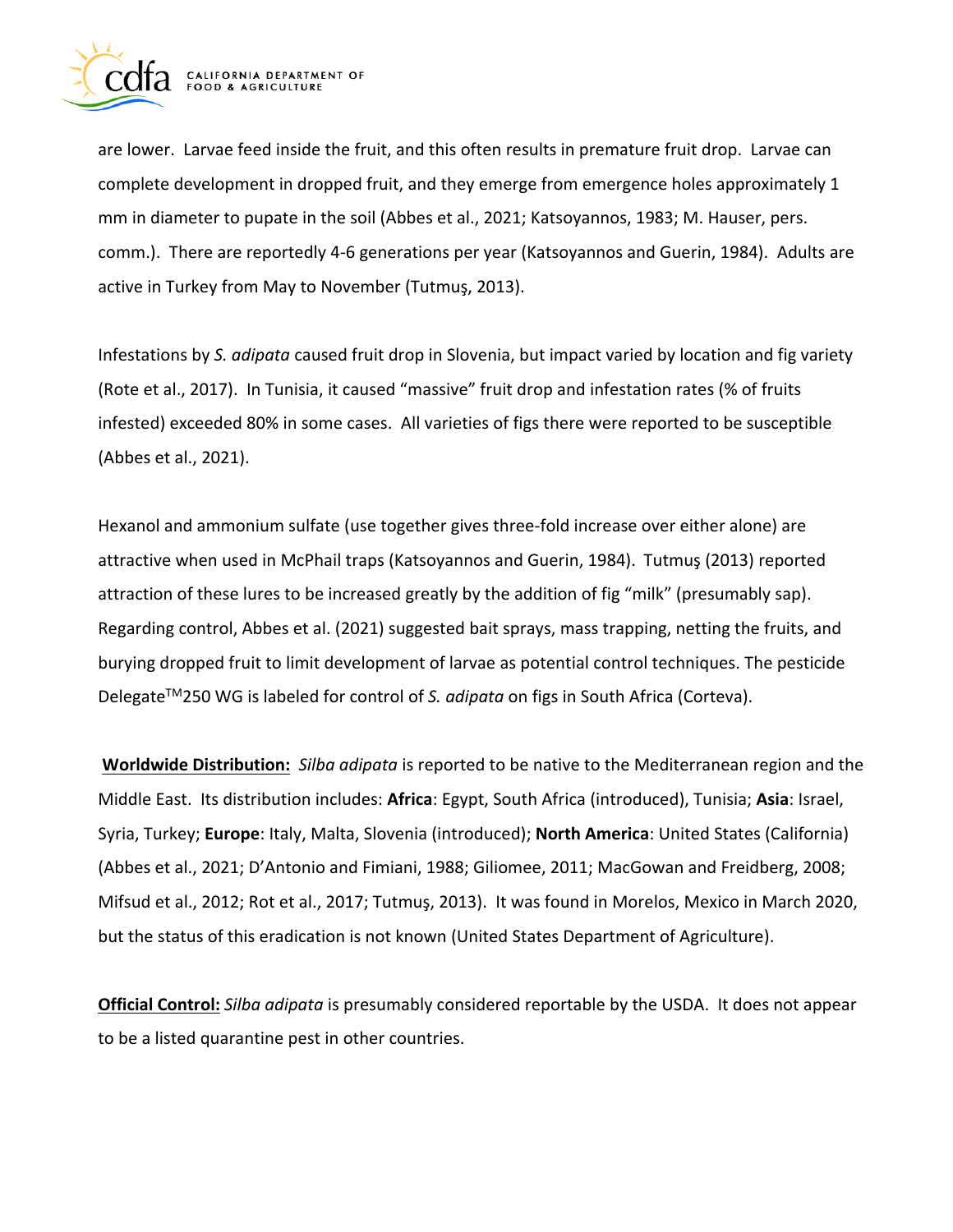

**California Distribution:** *Silba adipata* was found infesting figs in Goleta (Santa Barbara County), Los Angeles (Los Angeles County), Fullerton (Orange County), and Ventura (Ventura County) in June and July 2021 (California Department of Food and Agriculture).

**California Interceptions:** *Silba adipata* has not been intercepted in California.

The risk *Silba adipata* poses to California is evaluated below.

# **Consequences of Introduction:**

- 1) **Climate/Host Interaction:** *Silba adipata* is occurs widely in Mediterranean regions and the climate of much of California is likely suitable. The only known host, fig, is grown widely in the state. Therefore, it receives a **High (3)** in this category.
	- Low (1) Not likely to establish in California; or likely to establish in very limited areas.
	- Medium (2) may be able to establish in a larger but limited part of California.
	- **– High (3) likely to establish a widespread distribution in California.**
- 2) **Known Pest Host Range:** *Silba adipata* is only known to feed on one host, fig. Therefore, it receives a **Low (1)** in this category.
	- **– Low (1) has a very limited host range.**
	- Medium (2) has a moderate host range.
	- High (3) has a wide host range.
- 3) **Pest Reproductive and Dispersal Potential:** *Silba adipata* could be moved on infested fruit, and it can fly. It reportedly can have 4-6 generations per year. Therefore, it receives a **High (3)** in this category.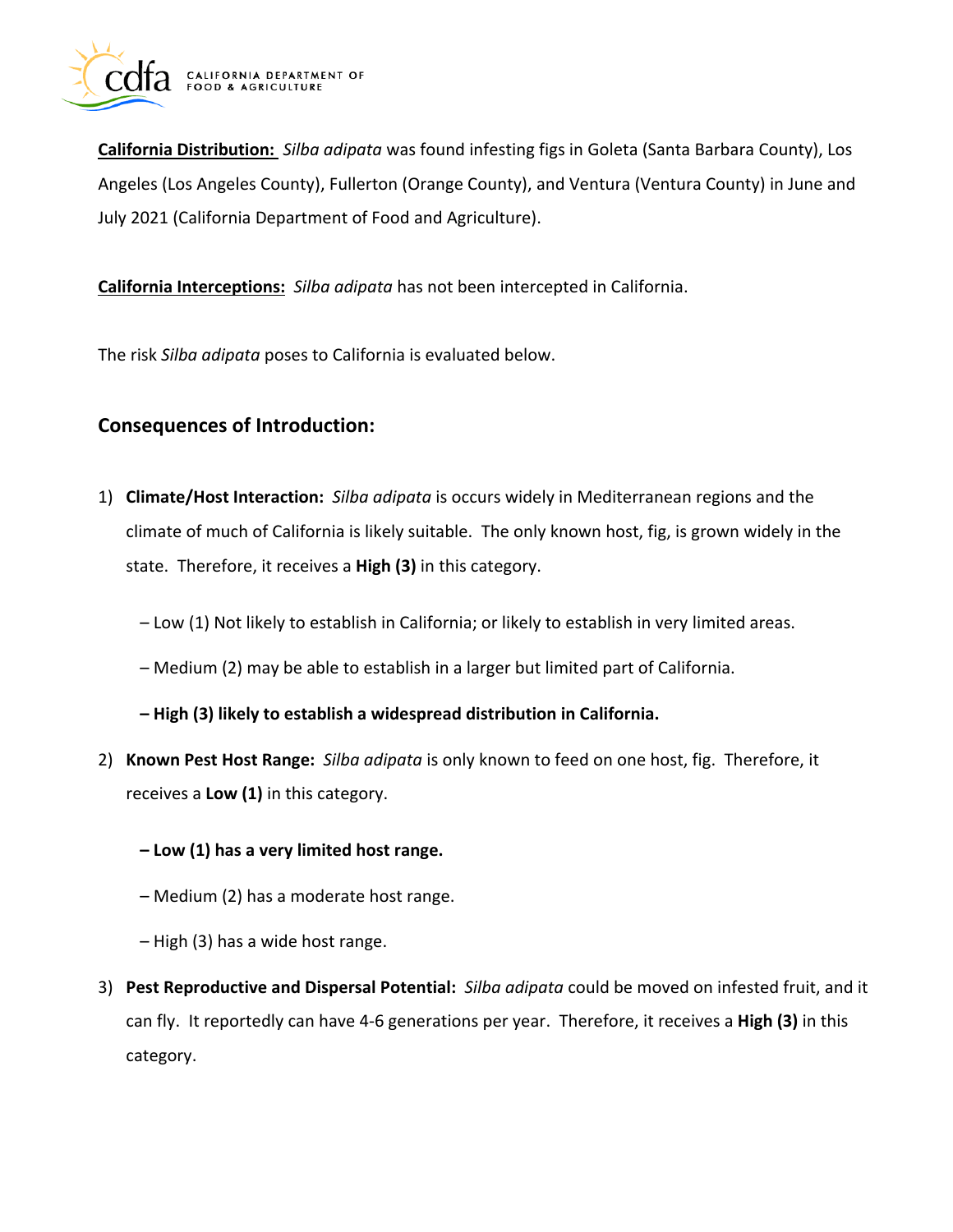

- Low (1) does not have high reproductive or dispersal potential.
- Medium (2) has either high reproductive or dispersal potential.
- **– High (3) has both high reproduction and dispersal potential.**
- 4) **Economic Impact**. *Silba adipata* causes major fruit drop which would have a heavy impact on California fig yield. Production costs could increase due to control measures, and fruit bagging could be implemented. Therefore, it receives a **High (3)** in this category.

#### **Economic Impact: A, B, D**

- **A. The pest could lower crop yield.**
- **B. The pest could lower crop value (includes increasing crop production costs).**
- C. The pest could trigger the loss of markets (includes quarantines).
- **D. The pest could negatively change normal cultural practices.**
- E. The pest can vector, or is vectored, by another pestiferous organism.
- F. The organism is injurious or poisonous to agriculturally important animals.
- G. The organism can interfere with the delivery or supply of water for agricultural uses.

#### **Economic Impact Score: High**

- Low (1) causes 0 or 1 of these impacts.
- Medium (2) causes 2 of these impacts.
- **– High (3) causes 3 or more of these impacts.**
- 5) **Environmental Impact**. Infestations of *Silba adipata* could affect figs in both commercial production as well as residential settings, and treatments could be triggered in both. Therefore, *S. adipata* receives a **High (3)** in this category.

#### **Environmental Impact: D, E**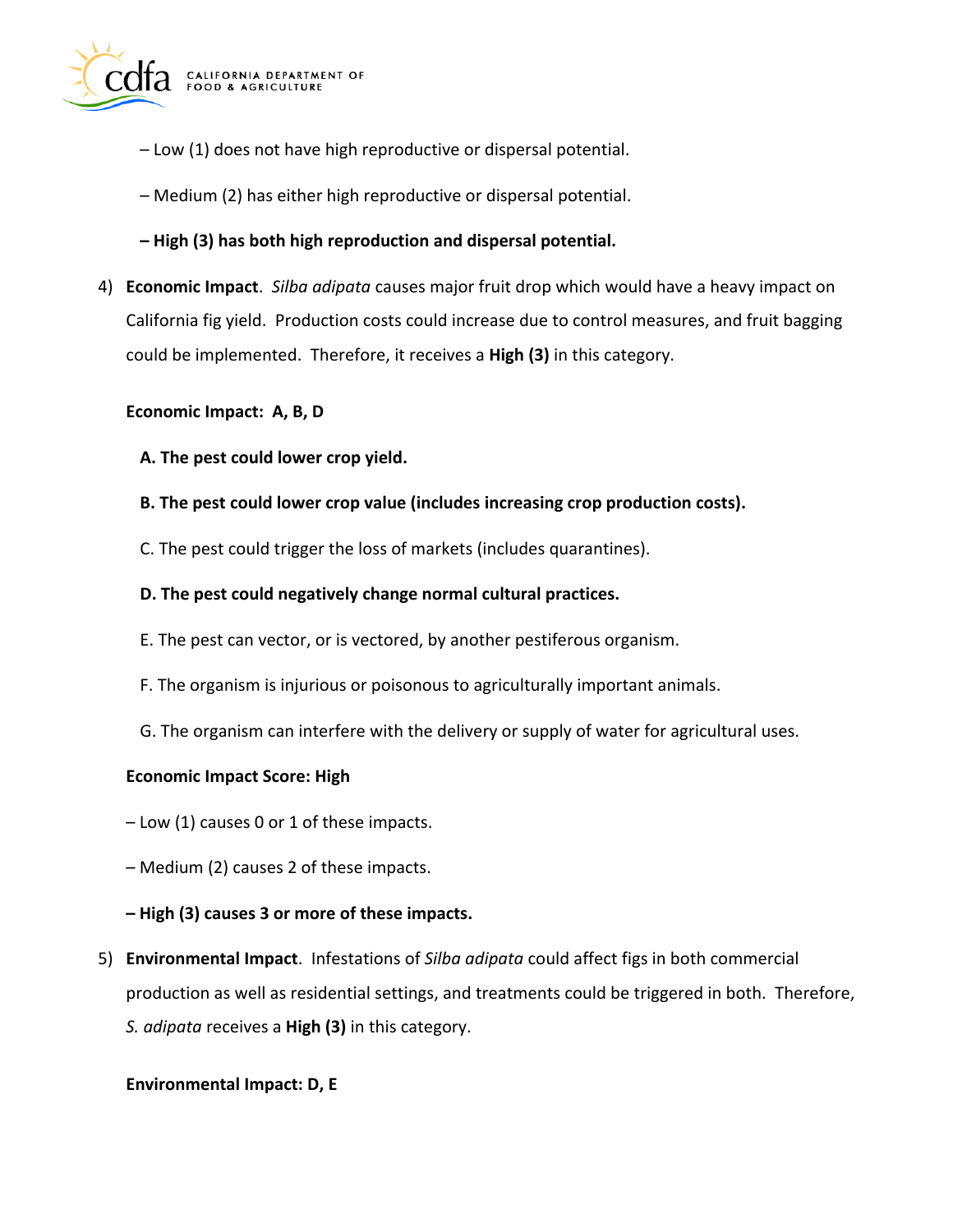

A. The pest could have a significant environmental impact such as lowering biodiversity, disrupting natural communities, or changing ecosystem processes.

B. The pest could directly affect threatened or endangered species.

C. The pest could impact threatened or endangered species by disrupting critical habitats.

**D. The pest could trigger additional official or private treatment programs.** 

**E. The pest significantly impacts cultural practices, home/urban gardening or ornamental plantings.** 

### **Environmental Impact Score: High (3)**

– Low (1) causes none of the above to occur.

– Medium (2) causes one of the above to occur.

**– High (3) causes two or more of the above to occur.** 

### **Consequences of Introduction to California for** *Silba adipata***: High (13)**

Add up the total score and include it here.

–Low = 5-8 points

–Medium = 9-12 points

**–High = 13-15 points** 

6) **Post Entry Distribution and Survey Information:** *Silba adipata* is established in coastal southern California. It receives a **Low (-1)** in this category.

–Not established (0) Pest never detected in California, or known only from incursions.

**–Low (-1) Pest has a localized distribution in California, or is established in one suitable**  climate/host area (region).

–Medium (-2) Pest is widespread in California but not fully established in the endangered area, or pest established in two contiguous suitable climate/host areas.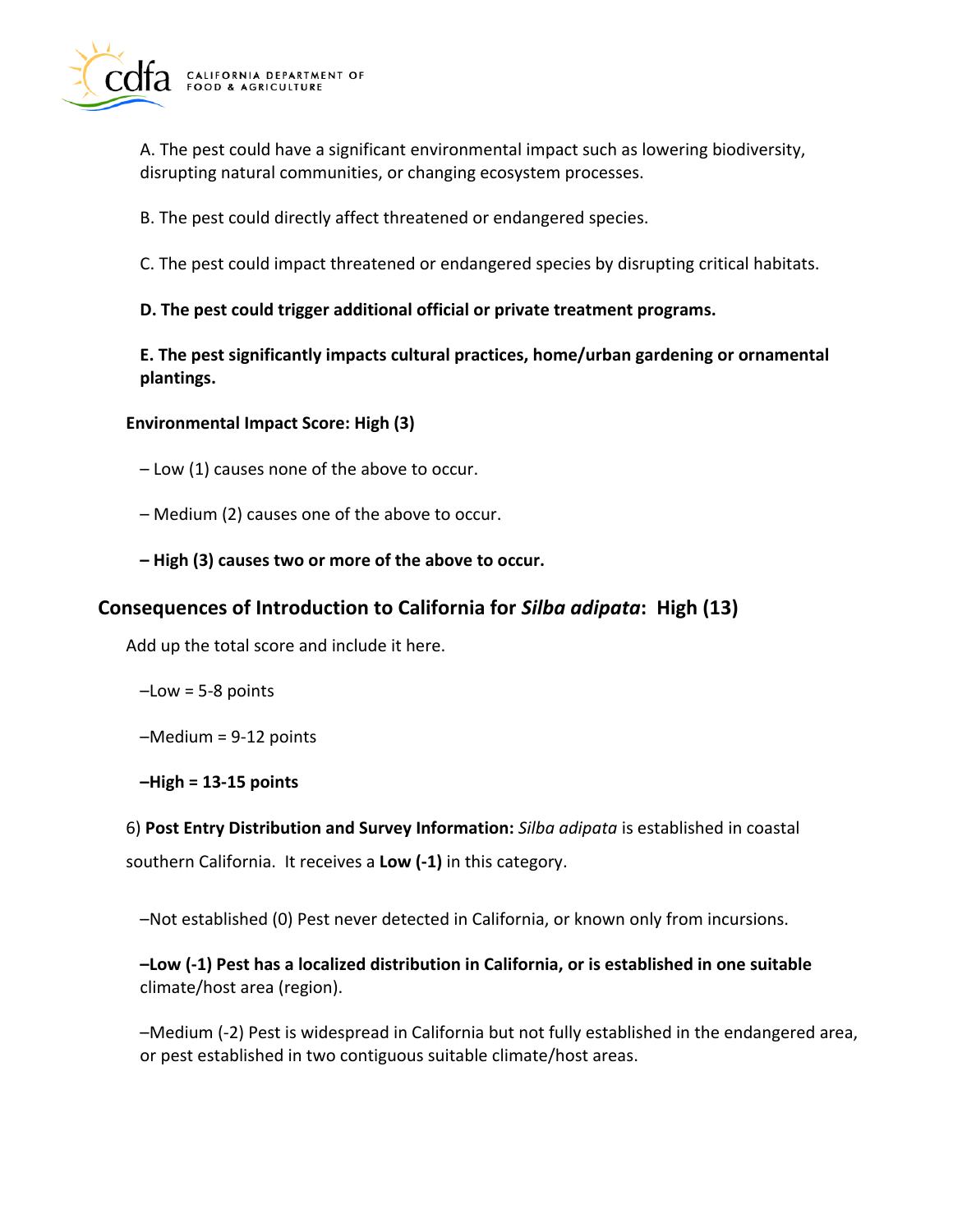

–High (-3) Pest has fully established in the endangered area, or pest is reported in more than two contiguous or non-contiguous suitable climate/host areas.

## **Final Score:**

7) The final score is the consequences of introduction score minus the post entry distribution and survey information score: Medium (12)

## **Uncertainty:**

This fly may be more widely established in California. Although it is possible that the adults would be attracted to some of the fruit fly detection traps used in the state, they may have been overlooked because they are not target fruit flies. There may be natural enemies or conditions (natural or artificial) in California that could limit the impact of this pest here.

## **Conclusion and Rating Justification:**

*Silba adipata* is a monophagous pest of figs, which are an important crop in California. This fly is known to cause large-scale fruit drop and it could have a major economic impact in the state. It is established in coastal southern California, but the state is currently investigating what course of action to take regarding this pest. For these reasons, an "A" rating is justified.

## **References:**

Abbes, K., Hafsi, A., Harbi, A., Mars, M., and Chermiti, B. 2021. The black fig fly Silba adipata (Diptera: Lonchaeidae) as an emerging pest in Tunisia: preliminary data on geographic distribution, bioecology and damage. Phytoparasitica. [https://doi.org/10.1007/s12600-020-](https://doi.org/10.1007/s12600-020-00871-y) [00871-y](https://doi.org/10.1007/s12600-020-00871-y) 

Corteva. Accessed July 2, 2021: <https://www.corteva.co.za/content/dam/dpagco/corteva/za/za/en/products/files/DELEGATE>\_ 250\_WG\_2020-02-05.pdf

D'Antonio, C. and Fimiani, P. 1988. Approccio ad un inventario entomofaunistico Dell'Isola di Vivara (NA). Noto preliminare. (1° contributo). Annuario del Museo Zoologico della Università di Napoli 26:155-170.

Giliomee, J. H. 2011. Recent establishment of many alien insects in South Africa – a cause for concern. African Entomology 19:151-155.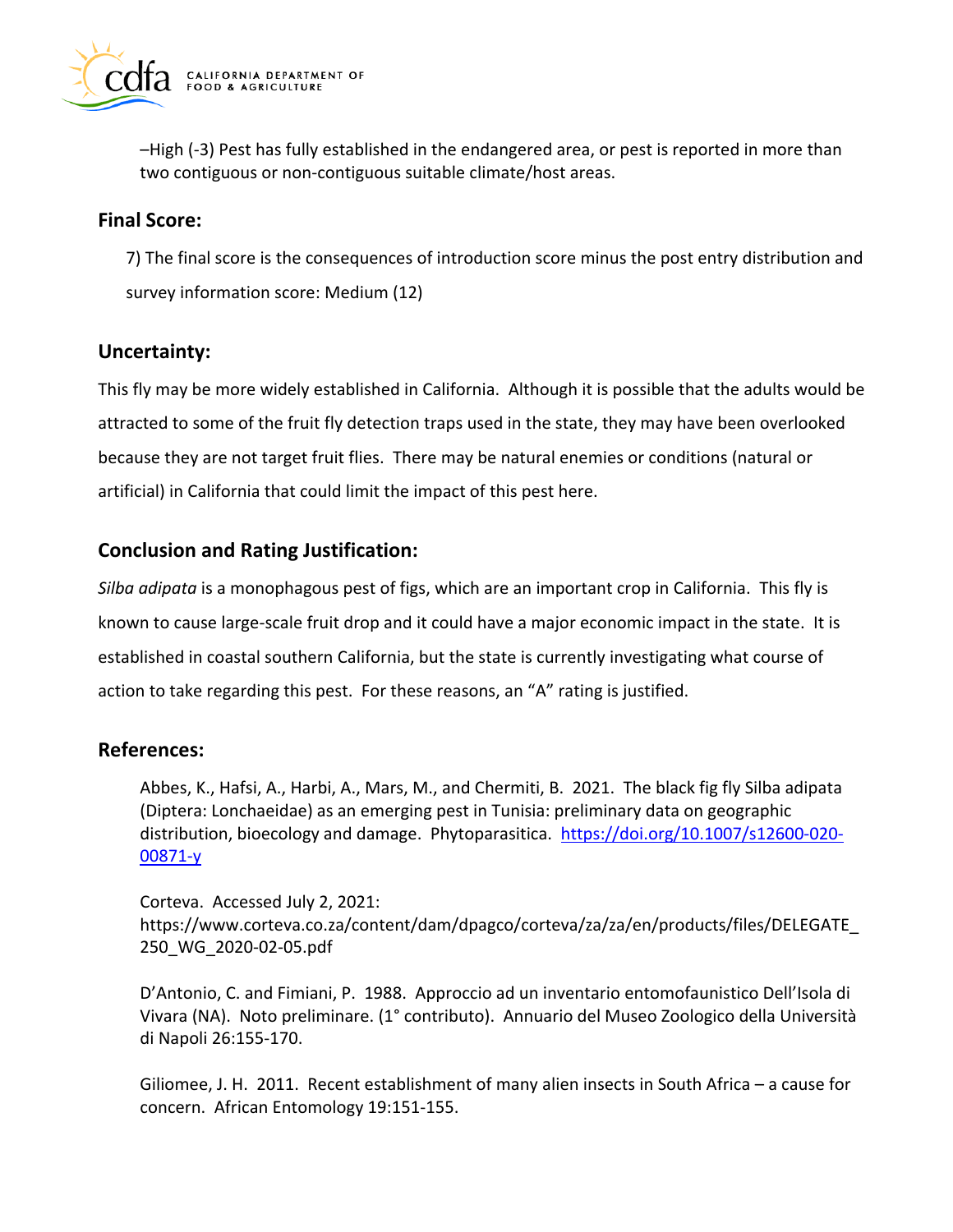

Katsoyannos, B. I. 1983. Field observations on the biology and behavior of the black fig fly *Silba adipata* McAlpine (Diptera, Lonchaeidae), and trapping experiments. Zeitschrift für Angewandte Entomologie 95:471-476

Katsoyannos, B. I. and Guerin, P. M. 1984. Hexanol: a potent attractant for the black fly, Silba adipata. Entomologia Experimentalis et Applicata 35:71-74.

MacGowan, I. and Freidberg, A. 2008. The Lonchaeidae (Diptera) of Israel, with descriptions of three new species. Israel Journal of Entomology 38:61-92.

Mifsud, D., Falzon, A., Malumphy, C., de Lillo, E., Vovlas, N., and Porcelli, F. 2012. On some arthropods associated with *Ficus* species (Moraceae) in the Maltese Islands. Bulletin of the Entomological Society of Malta 5:5-34.

Rot, M., Žežlina, I., Jančar, M., and Seljak, G. 2017. Črna figova muha (Silba adipata McAlpine, 1956 [Diptera, Lonchaeidae]) je zastopana tudi v Sloveniji. Zbornik predavanj in referatov 13:47-52.

Tutmuş, E. 2013. Determination of distribution, population fluctuations and damage density of *Silba adipata* McAlpine (=*Lonchaea aristella* Becker) (Diptera: Lonchaeidae\_ in fig orchards in Aydin. Master's thesis, Adnan Menderes University, Aydin, Turkey. Accessed June 30, 2021: <http://adudspace.adu.edu.tr:8080/xmlui/handle/11607/643>

United States Department of Agriculture. APHIS Amends Import Requirements for Fresh Fig (*Ficus carica*) Fruit from Mexico. Accessed June 29, 2021: [https://www.aphis.usda.gov/import\\_export/plants/plant\\_imports/federal\\_order/downloads/2](https://www.aphis.usda.gov/import_export/plants/plant_imports/federal_order/downloads/2) 020/DA-2020-19.pdf

### **Responsible Party:**

Kyle Beucke, 2800 Gateway Oaks Drive, Suite #200, Sacramento, CA, 95833, 916-698-3034, [permits\[@\]cdfa.ca.gov](https://permits[@]cdfa.ca.gov) 

# **\*Comment Period: 7/13/2021 – 8/27/2021**

### **\*NOTE:**

You must be registered and logged in to post a comment. If you have registered and have not received the registration confirmation, please contact us at [permits\[@\]cdfa.ca.gov](https://permits[@]cdfa.ca.gov).